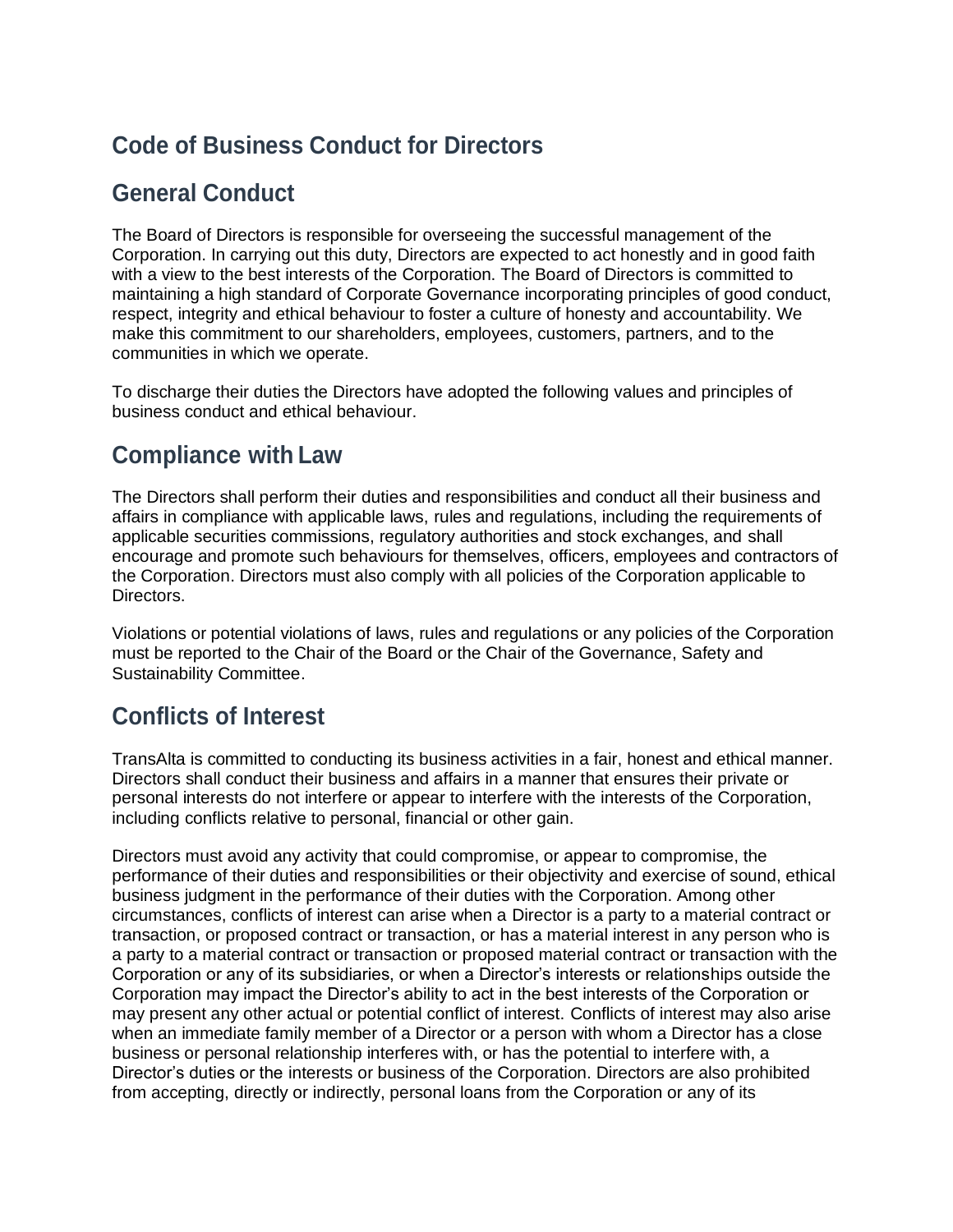subsidiaries in accordance with section 402 of the *Sarbanes-Oxley Act of 2002*. A Director faced with an actual or potential conflict of interest shall immediately inform the Chair of the Board and the Corporate Secretary. In addition to obligations and restrictions that may apply under the corporate laws and by-laws governing the Corporation, a Director faced with an actual or potential conflict of interest may not be permitted to vote on any decision or action and/or may be asked to recuse him or herself from any deliberations with respect to the matter.

# **Fair Dealing**

The Corporation adheres to principles of fair dealing in all its undertakings and endeavours to ensure that all of its policies, procedures and practices are free of deliberate or unintentional systemic barriers so that no one is unfairly advantaged. Taking unfair advantage through manipulation, concealment, abuse of power, misuse of confidential or privileged information, misrepresentation of material facts and other unfair dealing practices is unacceptable. Directors' dealings with the Corporation's shareholders, customers, business partners, potential business partners, suppliers, competitors, employees, contractors, government authorities, regulators, the general public and other stakeholders must be honest, fair, courteous, respectful, conducted with integrity and with due regard for the protection of the interests involved. In addition, the Corporation complies with all Canadian, United States' and other applicable competition, antitrust, anti-bribery and anti-corruption laws applicable to the Corporation.

# **Confidentiality**

In this Code, "Confidential Information" means all information that is non-public, confidential, privileged or proprietary in nature, in any format (including written, oral, visual, electronic or otherwise) disclosed by the Corporation or any subsidiary or arising from a relationship with the Corporation or any subsidiary, and includes personal information about employees and other individuals. Confidential information does not, however, include information that (a) is or becomes available to the public, other than as a result of an unauthorized disclosure, or (b) is or becomes generally available from a source other than the Corporation or a subsidiary, provided that such source was not prohibited from disclosing such information.

In addition to the restrictions set forth in the Corporation's Disclosure Policy and any other confidentiality obligations by which a Director is bound, Directors shall maintain the confidentiality of Confidential Information entrusted to them except in circumstances where disclosure is specifically authorized or legally mandated and, even then, only in accordance with the Corporation's policies or on the advice of the Corporation's Chief Legal and Compliance Officer. No Directors shall use Confidential Information for personal gain or take advantage of Confidential Information by providing such information to others.

Directors shall also take reasonable care to protect all confidential, privileged or proprietary information of the Corporation and its subsidiaries against loss, theft, unauthorized use or access, alteration or use. The Corporation's Disclosure Policy outlines restrictions, procedures and guidelines to ensure the consistent, transparent, balanced, regular and timely public disclosure of material non-public information relating to the Corporation and/or its subsidiaries. Disclosure of all material facts or material changes must be full, complete and accurate as required by applicable law and by the Corporation's Disclosure Policy. The Insider Trading Policy sets out the applicable trading restrictions on securities of the Corporation held, directly or indirectly, or under the control or direction of insiders, including the Corporation's Directors.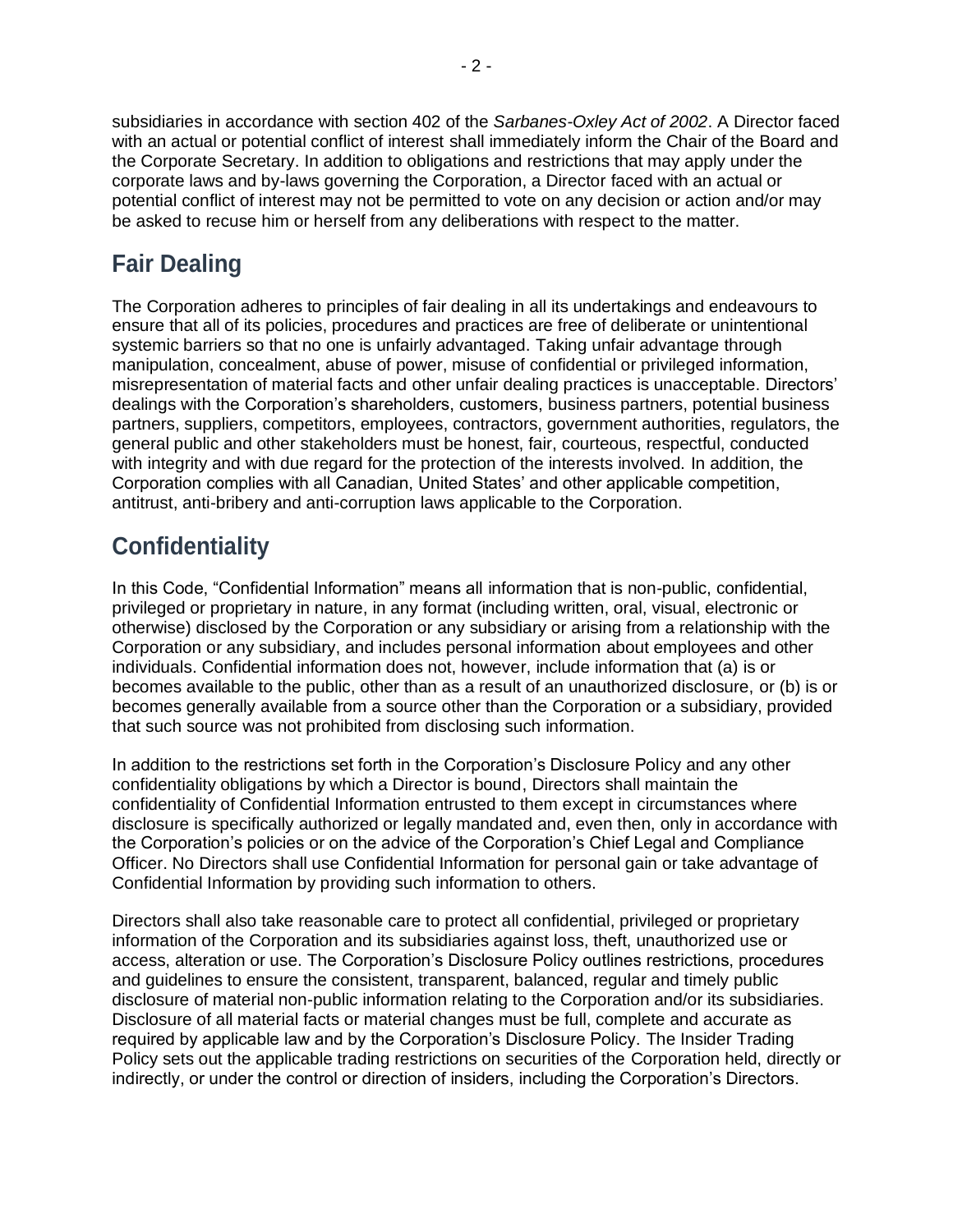Directors are subject to and shall comply with the Corporation's Disclosure Policy and its Insider Trading Policy.

## **Respectful Work Environment**

TransAlta recognizes a shared responsibility to exercise the basic principles of respect and dignity in all working relationships. TransAlta is committed to a work environment that is free of discrimination, harassment and violence, and where all employees feel safe and are valued for the diversity they bring to our business. We honour domestic and internationally accepted labour standards and support the protection of human rights. The Directors shall require the implementation of policies and practices designed to facilitate a safe, respectful and secure working environment for TransAlta's employees.

#### **Protection and Proper use of Corporate Assets**

Directors shall require that processes and policies are in place to safeguard the Corporation's assets from fraud and theft and that the same are used for legitimate business purposes and to ensure that accurate, timely and complete records are kept. Everyone who works for TransAlta shares responsibility for protecting company assets. Company assets include physical property and buildings, data, software, intellectual property, equipment, supplies, credit cards, communication resources, information networks, documents, knowledge and any other resources or property of the Corporation and its subsidiaries.

#### **Health, Safety and the Environment**

The Corporation is concerned about the health and safety of all of its employees and strives to protect their personal safety. At TransAlta, we believe that all incidents are preventable, our leaders are responsible for the safety and engagement of their teams and that working safely is a top priority in carrying on our business. The Corporation is committed to providing a safe and healthy working environment with standards and programs that meet or exceed industry standards and applicable government codes, standards and regulations in all jurisdictions in which it does business. The Corporation is committed to ensuring compliance with all environmental laws and regulations and conducting its operations in an environmentally responsible and sustainable manner.

## **Company Records**

The books and records of TransAlta must be kept and maintained to fulfill relevant legal requirements. Directors will comply with the Corporation's record retention policies and standards and applicable legal obligations regarding the preservation or destruction of documents and information. Recording and reporting information, including information related to operations, environment, health, safety, training, human resources and financial matters, must be done honestly, accurately and with care.

#### **Social Responsibility**

We are committed to being a good corporate citizen and supporting and enhancing the communities in which we work and live. The Corporation gives back to the communities in which it does business by focusing on activities that make a meaningful difference. In recognition of its increasing international presence, TransAlta respects the cultures and customs of the places where it operates without compromising ethical standards. Some of the most important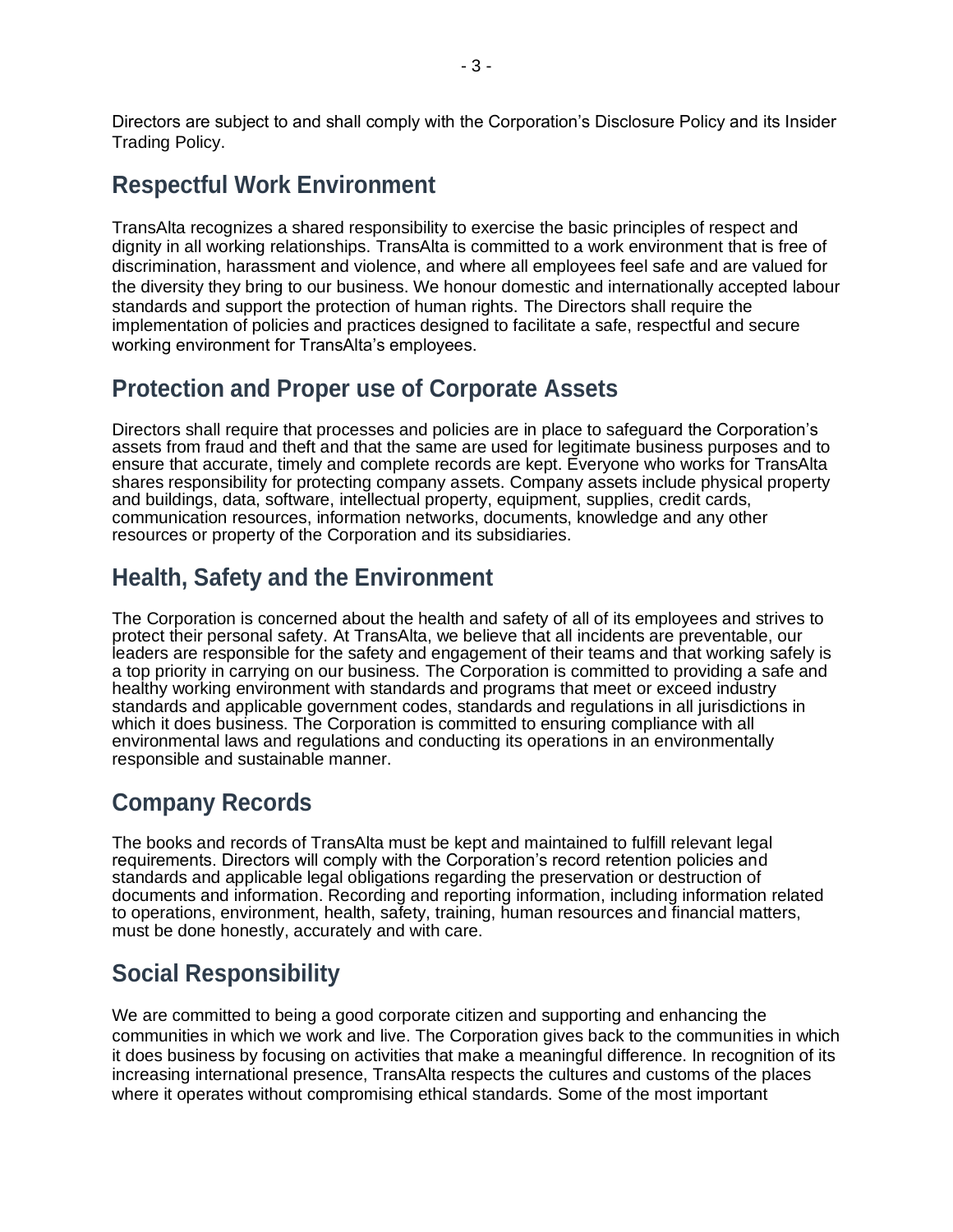communities our business impacts are the First Nations communities. We are committed to working with these communities to develop positive, long-term relationships based on mutual trust and respect, and recognizing their diversity and the importance they place on land, their culture and their traditional way of life. In addition to working with First Nations communities, we also work hard to build and maintain relationships with other landowners and members of the communities in which we work and live. We also understand the importance that community, charitable and other similar non-governmental organizations play in making the communities in which we work and live better places. TransAlta actively supports these organizations and encourages our Directors to volunteer and contribute to charitable and other community-based organizations. Charitable donations should not, however, be made to improperly influence public officials or others.

## **Corporate Opportunities**

Directors owe a duty to advance the Corporation's legitimate interests whenever an opportunity arises and are prohibited from:

- Taking personal advantage of opportunities discovered through the use of corporate assets, property, information or their position;
- Using or deploying corporate assets, property, information or their position for personal gain; and
- Engaging in enterprises or dealings competitive to the Corporation.

#### **Insider Trading**

The Corporation views insider trading as both unethical and illegal and will deal with it decisively. Directors of TransAlta are designated as "Insiders" under applicable securities laws and are subject to the blackout periods and trading restrictions (including the restrictions relating to the monetization or hedging of TransAlta Securities) as set out in the Corporation's Insider Trading Policy. TransAlta's Insider Trading Policy also requires that all Directors preclear with either the Chief Legal and Compliance Officer or the Managing Director and Corporate Secretary any acquisition or disposition of TransAlta Securities. Directors are also required by securities laws to file insider reports relating to each transaction involving the acquisition or disposition of TransAlta securities within five calendar days of making the trade (not the settlement date).

#### **Incident Reporting**

Directors will promote ethical behaviour and take steps to ensure senior management fosters an environment of ethical conduct through the implementation of policies and practices which endorse ethical behaviour and encourage employees to report violations of law, rules, regulations or the Corporations' Corporate Code of Conduct, including with respect to the receipt, retention and treatment of complaints about accounting, internal accounting controls, auditing or financial reporting matters. Directors shall ensure that policies are maintained addressing that employees who report matters in good faith pursuant to the Corporate Code of Conduct or Whistleblower Policies shall not be retaliated against. In the event a Director is aware of an incident or circumstance, whether it relates to a personal matter or otherwise, that could be reasonably likely to cause reputational harm to the Corporation, such director shall promptly inform the Chair of the Board (or, in the case the Chair of the Board is required to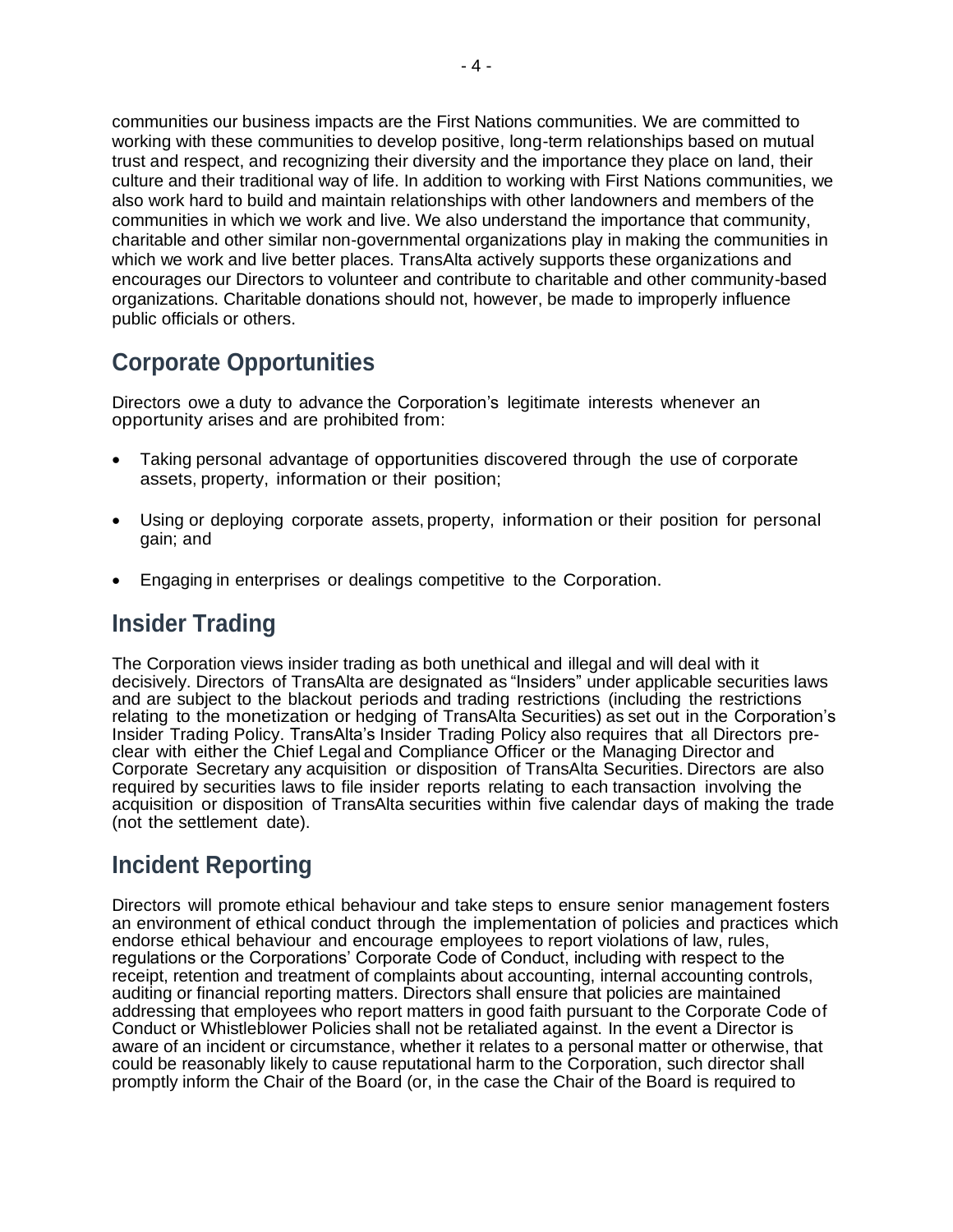disclose such an incident or circumstance, the Chair of the Board shall inform the Chair of the Governance, Safety and Sustainability Committee).

#### **Waivers and Amendments**

A situation may arise where a waiver of one or more provisions of this Code may be requested. A Director who believes that a waiver may be appropriate must consult with the Chair of the Governance, Safety and Sustainability Committee and the Corporate Secretary. However, a waiver may only be granted by the Board of Directors as a whole and a waiver that constitutes a material departure from this Code will be disclosed promptly as required by law, regulation and/or stock exchange requirements.

This Code may be amended from time to time by the Board, upon recommendation by the Governance, Safety and Sustainability Committee. Any amendment to this Code will be disclosed promptly to the extent required by law, regulation and/or stock exchange requirements, and the current form of this Code shall be posted on TransAlta's website.

#### **Annual Review**

Annually, each Director will review this Code of Business Conduct and satisfy him/herself that they have adhered to the stated principles and standards or, if they have failed to do so, to ensure such non-compliance is promptly reported to the Board of Directors. The Governance, Safety and Sustainability Committee will review, and to the extent necessary or appropriate, propose revisions and updates to this Code to the full Board on an annual basis.

## **No Rights Created**

This Code is a statement of certain fundamental principles, policies and procedures that govern the actions and interactions of the Directors in carrying out their duties and responsibilities on behalf of the Corporation. This Code is not intended to, nor does it, create any rights in, or in respect of, the directors, officers, employees or contractors of the Corporation or the Corporation's shareholders, customers, suppliers, contractors, business partners, or any other stakeholders.

#### **Effective Date**

This Code is effective from February 25, 2019, and was last reviewed by the Board without modification, on the recommendation of the Governance, Safety and Sustainability Committee, on November 3, 2020.